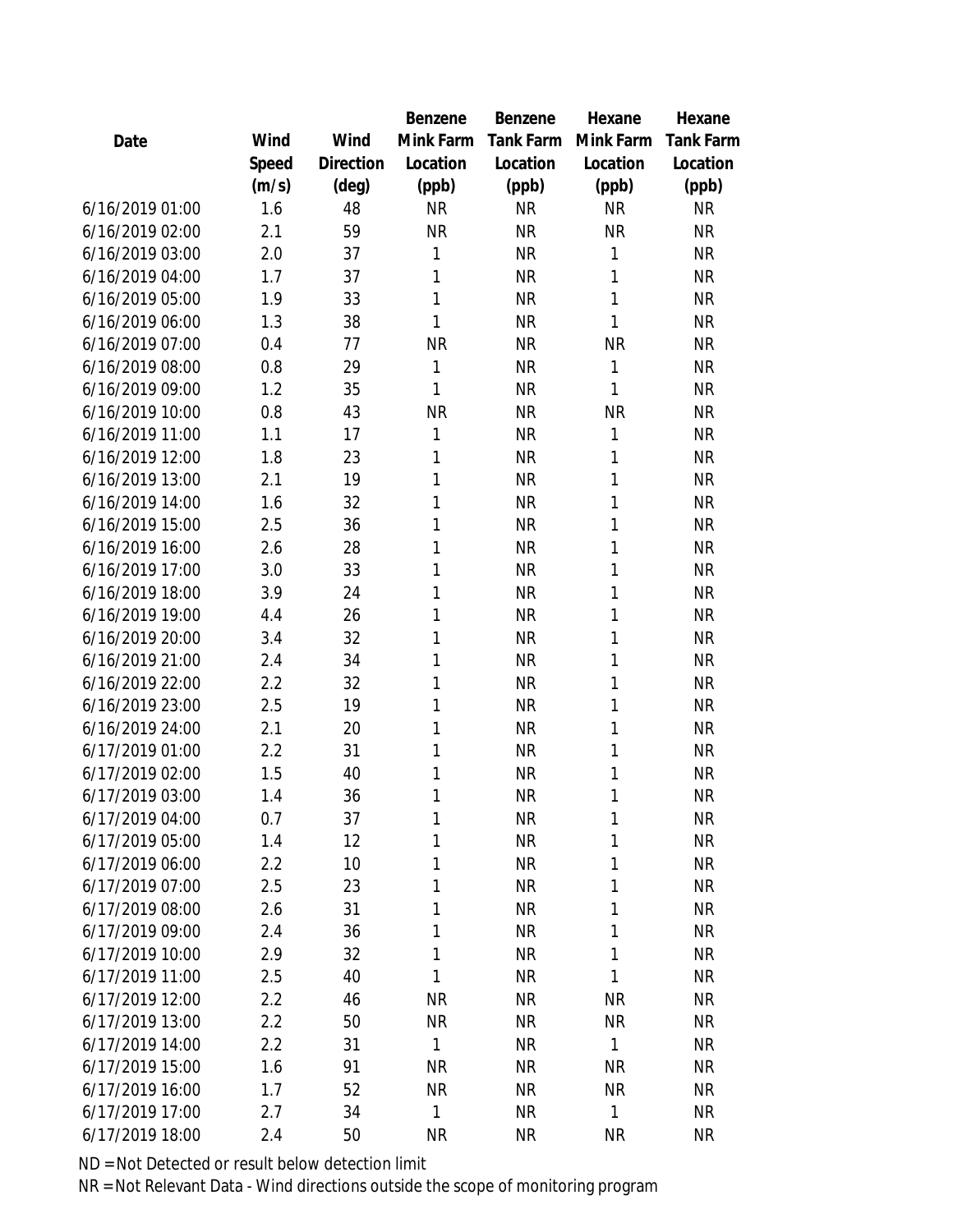|                 |       |           | Benzene      | Benzene          | Hexane    | Hexane           |
|-----------------|-------|-----------|--------------|------------------|-----------|------------------|
| Date            | Wind  | Wind      | Mink Farm    | <b>Tank Farm</b> | Mink Farm | <b>Tank Farm</b> |
|                 | Speed | Direction | Location     | Location         | Location  | Location         |
|                 | (m/s) | (deg)     | (ppb)        | (ppb)            | (ppb)     | (ppb)            |
| 6/17/2019 19:00 | 2.1   | 52        | <b>NR</b>    | <b>NR</b>        | <b>NR</b> | <b>NR</b>        |
| 6/17/2019 20:00 | 2.5   | 46        | <b>NR</b>    | <b>NR</b>        | <b>NR</b> | <b>NR</b>        |
| 6/17/2019 21:00 | 1.8   | 44        | <b>NR</b>    | <b>NR</b>        | <b>NR</b> | <b>NR</b>        |
| 6/17/2019 22:00 | 1.4   | 66        | <b>NR</b>    | <b>NR</b>        | <b>NR</b> | <b>NR</b>        |
| 6/17/2019 23:00 | 0.6   | 62        | <b>NR</b>    | <b>NR</b>        | <b>NR</b> | <b>NR</b>        |
| 6/17/2019 24:00 | 1.6   | 102       | <b>NR</b>    | <b>NR</b>        | <b>NR</b> | <b>NR</b>        |
| 6/18/2019 01:00 | 1.5   | 95        | <b>NR</b>    | <b>NR</b>        | <b>NR</b> | <b>NR</b>        |
| 6/18/2019 02:00 | 1.6   | 99        | <b>NR</b>    | <b>NR</b>        | <b>NR</b> | <b>NR</b>        |
| 6/18/2019 03:00 | 0.8   | 49        | <b>NR</b>    | <b>NR</b>        | <b>NR</b> | <b>NR</b>        |
| 6/18/2019 04:00 | 1.8   | 29        | 1            | <b>NR</b>        | 1         | <b>NR</b>        |
| 6/18/2019 05:00 | 1.2   | 66        | <b>NR</b>    | <b>NR</b>        | <b>NR</b> | <b>NR</b>        |
| 6/18/2019 06:00 | 1.2   | 47        | <b>NR</b>    | <b>NR</b>        | <b>NR</b> | <b>NR</b>        |
| 6/18/2019 07:00 | 0.9   | 41        | <b>NR</b>    | <b>NR</b>        | <b>NR</b> | <b>NR</b>        |
| 6/18/2019 08:00 | 1.2   | 36        | $\mathbf{1}$ | <b>NR</b>        | 1         | <b>NR</b>        |
| 6/18/2019 09:00 | 1.2   | 39        | 1            | <b>NR</b>        | 1         | <b>NR</b>        |
| 6/18/2019 10:00 | 1.1   | 74        | <b>NR</b>    | <b>NR</b>        | <b>NR</b> | <b>NR</b>        |
| 6/18/2019 11:00 | 1.4   | 103       | <b>NR</b>    | <b>NR</b>        | <b>NR</b> | <b>NR</b>        |
| 6/18/2019 12:00 | 1.6   | 94        | <b>NR</b>    | <b>NR</b>        | <b>NR</b> | <b>NR</b>        |
| 6/18/2019 13:00 | 1.9   | 108       | <b>NR</b>    | <b>NR</b>        | <b>NR</b> | <b>NR</b>        |
| 6/18/2019 14:00 | 1.7   | 133       | <b>NR</b>    | <b>NR</b>        | <b>NR</b> | <b>NR</b>        |
| 6/18/2019 15:00 | 1.3   | 86        | <b>NR</b>    | <b>NR</b>        | <b>NR</b> | <b>NR</b>        |
| 6/18/2019 16:00 | 1.4   | 101       | <b>NR</b>    | <b>NR</b>        | <b>NR</b> | <b>NR</b>        |
| 6/18/2019 17:00 | 0.6   | 83        | <b>NR</b>    | <b>NR</b>        | <b>NR</b> | <b>NR</b>        |
| 6/18/2019 18:00 | 1.5   | 157       | <b>NR</b>    | <b>NR</b>        | <b>NR</b> | <b>NR</b>        |
| 6/18/2019 19:00 | 1.7   | 166       | <b>NR</b>    | <b>NR</b>        | <b>NR</b> | <b>NR</b>        |
| 6/18/2019 20:00 | 2.1   | 131       | <b>NR</b>    | <b>NR</b>        | <b>NR</b> | <b>NR</b>        |
| 6/18/2019 21:00 | 2.2   | 106       | <b>NR</b>    | <b>NR</b>        | <b>NR</b> | <b>NR</b>        |
| 6/18/2019 22:00 | 2.3   | 119       | <b>NR</b>    | <b>NR</b>        | <b>NR</b> | <b>NR</b>        |
| 6/18/2019 23:00 | 1.4   | 111       | <b>NR</b>    | <b>NR</b>        | <b>NR</b> | <b>NR</b>        |
| 6/18/2019 24:00 | 1.5   | 128       | <b>NR</b>    | <b>NR</b>        | <b>NR</b> | <b>NR</b>        |
| 6/19/2019 01:00 | 1.1   | 129       | <b>NR</b>    | <b>NR</b>        | <b>NR</b> | <b>NR</b>        |
| 6/19/2019 02:00 | 1.3   | 157       | <b>NR</b>    | <b>NR</b>        | <b>NR</b> | <b>NR</b>        |
| 6/19/2019 03:00 | 1.2   | 161       | <b>NR</b>    | <b>NR</b>        | <b>NR</b> | <b>NR</b>        |
| 6/19/2019 04:00 | 0.4   | 174       | <b>NR</b>    | 1                | <b>NR</b> | 1                |
| 6/19/2019 05:00 | 0.5   | 215       | <b>NR</b>    | 1                | <b>NR</b> | 1                |
| 6/19/2019 06:00 | 0.1   | 185       | <b>NR</b>    | 1                | <b>NR</b> | $\overline{2}$   |
| 6/19/2019 07:00 | 0.0   | CALM      | <b>NR</b>    | <b>NR</b>        | <b>NR</b> | <b>NR</b>        |
| 6/19/2019 08:00 | 0.1   | 45        | <b>NR</b>    | <b>NR</b>        | <b>NR</b> | <b>NR</b>        |
| 6/19/2019 09:00 | 0.2   | 17        | 1            | <b>NR</b>        | 1         | <b>NR</b>        |
| 6/19/2019 10:00 | 0.8   | 28        | 1            | <b>NR</b>        | 1         | <b>NR</b>        |
| 6/19/2019 11:00 | 1.4   | 64        | <b>NR</b>    | <b>NR</b>        | <b>NR</b> | <b>NR</b>        |
| 6/19/2019 12:00 | 2.5   | 56        | <b>NR</b>    | <b>NR</b>        | <b>NR</b> | <b>NR</b>        |
|                 |       |           |              |                  |           |                  |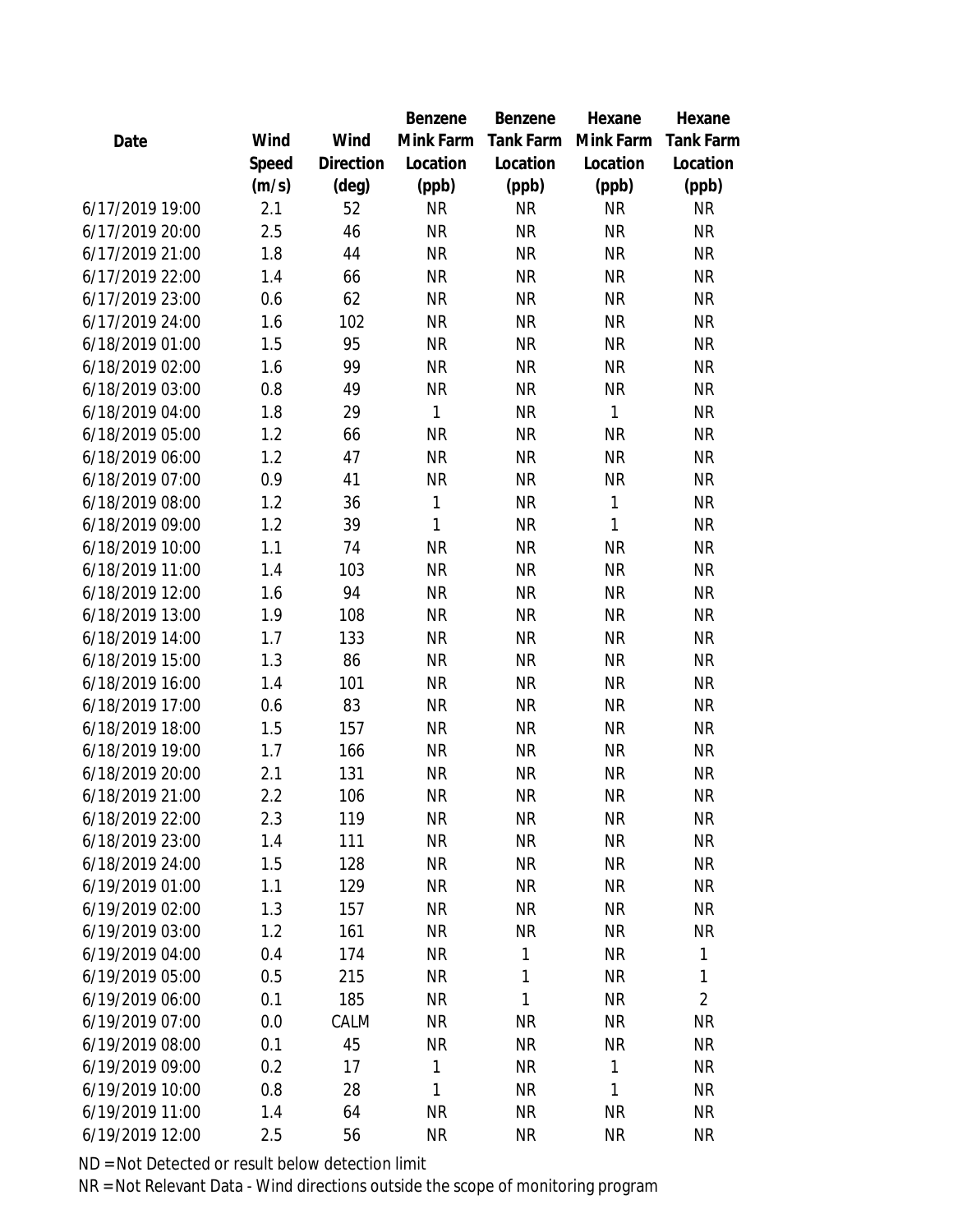|                 |       |           | Benzene   | Benzene          | Hexane    | Hexane           |
|-----------------|-------|-----------|-----------|------------------|-----------|------------------|
| Date            | Wind  | Wind      | Mink Farm | <b>Tank Farm</b> | Mink Farm | <b>Tank Farm</b> |
|                 | Speed | Direction | Location  | Location         | Location  | Location         |
|                 | (m/s) | (deg)     | (ppb)     | (ppb)            | (ppb)     | (ppb)            |
| 6/19/2019 13:00 | 3.1   | 46        | <b>NR</b> | <b>NR</b>        | <b>NR</b> | <b>NR</b>        |
| 6/19/2019 14:00 | 3.2   | 45        | <b>NR</b> | <b>NR</b>        | <b>NR</b> | <b>NR</b>        |
| 6/19/2019 15:00 | 3.1   | 47        | <b>NR</b> | <b>NR</b>        | <b>NR</b> | <b>NR</b>        |
| 6/19/2019 16:00 | 3.4   | 47        | <b>NR</b> | <b>NR</b>        | <b>NR</b> | <b>NR</b>        |
| 6/19/2019 17:00 | 3.6   | 40        | 1         | <b>NR</b>        | 1         | <b>NR</b>        |
| 6/19/2019 18:00 | 3.7   | 37        | 1         | <b>NR</b>        | 1         | <b>NR</b>        |
| 6/19/2019 19:00 | 3.4   | 41        | <b>NR</b> | <b>NR</b>        | <b>NR</b> | <b>NR</b>        |
| 6/19/2019 20:00 | 3.7   | 36        | 1         | <b>NR</b>        | 1         | <b>NR</b>        |
| 6/19/2019 21:00 | 4.0   | 33        | 1         | <b>NR</b>        | 1         | <b>NR</b>        |
| 6/19/2019 22:00 | 4.2   | 30        | 1         | <b>NR</b>        | 1         | <b>NR</b>        |
| 6/19/2019 23:00 | 3.6   | 19        | 1         | <b>NR</b>        | 1         | <b>NR</b>        |
| 6/19/2019 24:00 | 4.3   | 19        | 1         | <b>NR</b>        | 1         | <b>NR</b>        |
| 6/20/2019 01:00 | 3.4   | 23        | 1         | <b>NR</b>        | 1         | <b>NR</b>        |
| 6/20/2019 02:00 | 3.6   | 18        | 1         | <b>NR</b>        | 1         | <b>NR</b>        |
| 6/20/2019 03:00 | 3.5   | 21        | 1         | <b>NR</b>        | 1         | <b>NR</b>        |
| 6/20/2019 04:00 | 3.4   | 15        | 1         | <b>NR</b>        | 1         | <b>NR</b>        |
| 6/20/2019 05:00 | 3.3   | 5         | 1         | <b>NR</b>        | 1         | <b>NR</b>        |
| 6/20/2019 06:00 | 2.9   | 360       | 1         | <b>NR</b>        | 1         | <b>NR</b>        |
| 6/20/2019 07:00 | 2.9   | 338       | 1         | <b>NR</b>        | 1         | <b>NR</b>        |
| 6/20/2019 08:00 | 2.8   | 353       | 1         | <b>NR</b>        | 1         | <b>NR</b>        |
| 6/20/2019 09:00 | 3.0   | 355       | 1         | <b>NR</b>        | 1         | <b>NR</b>        |
| 6/20/2019 10:00 | 3.8   | 16        | 1         | <b>NR</b>        | 1         | <b>NR</b>        |
| 6/20/2019 11:00 | 3.3   | 8         | 1         | <b>NR</b>        | 1         | <b>NR</b>        |
| 6/20/2019 12:00 | 2.9   | 8         | 1         | <b>NR</b>        | 1         | <b>NR</b>        |
| 6/20/2019 13:00 | 2.1   | 358       | 1         | <b>NR</b>        | 1         | <b>NR</b>        |
| 6/20/2019 14:00 | 1.6   | 356       | 1         | <b>NR</b>        | 1         | <b>NR</b>        |
| 6/20/2019 15:00 | 1.8   | 348       | 1         | <b>NR</b>        | 1         | <b>NR</b>        |
| 6/20/2019 16:00 | 2.1   | 345       | 1         | <b>NR</b>        | 1         | <b>NR</b>        |
| 6/20/2019 17:00 | 1.0   | 354       | 1         | <b>NR</b>        | 1         | <b>NR</b>        |
| 6/20/2019 18:00 | 1.2   | 46        | <b>NR</b> | <b>NR</b>        | <b>NR</b> | <b>NR</b>        |
| 6/20/2019 19:00 | 1.4   | 85        | <b>NR</b> | <b>NR</b>        | <b>NR</b> | <b>NR</b>        |
| 6/20/2019 20:00 | 1.5   | 48        | <b>NR</b> | <b>NR</b>        | <b>NR</b> | <b>NR</b>        |
| 6/20/2019 21:00 | 1.7   | 43        | <b>NR</b> | <b>NR</b>        | <b>NR</b> | <b>NR</b>        |
| 6/20/2019 22:00 | 1.7   | 43        | <b>NR</b> | <b>NR</b>        | <b>NR</b> | <b>NR</b>        |
| 6/20/2019 23:00 | 1.2   | 45        | <b>NR</b> | <b>NR</b>        | <b>NR</b> | <b>NR</b>        |
| 6/20/2019 24:00 | 0.4   | 64        | <b>NR</b> | <b>NR</b>        | <b>NR</b> | <b>NR</b>        |
| 6/21/2019 01:00 | 0.2   | 78        | <b>NR</b> | <b>NR</b>        | <b>NR</b> | <b>NR</b>        |
| 6/21/2019 02:00 | 0.3   | 80        | <b>NR</b> | <b>NR</b>        | <b>NR</b> | <b>NR</b>        |
| 6/21/2019 03:00 | 0.1   | 3         | 1         | <b>NR</b>        | 1         | <b>NR</b>        |
| 6/21/2019 04:00 | 0.0   | CALM      | <b>NR</b> | <b>NR</b>        | <b>NR</b> | <b>NR</b>        |
| 6/21/2019 05:00 | 0.0   | CALM      | <b>NR</b> | <b>NR</b>        | <b>NR</b> | <b>NR</b>        |
| 6/21/2019 06:00 | 1.4   | 28        | 1         | <b>NR</b>        | 1         | <b>NR</b>        |
|                 |       |           |           |                  |           |                  |